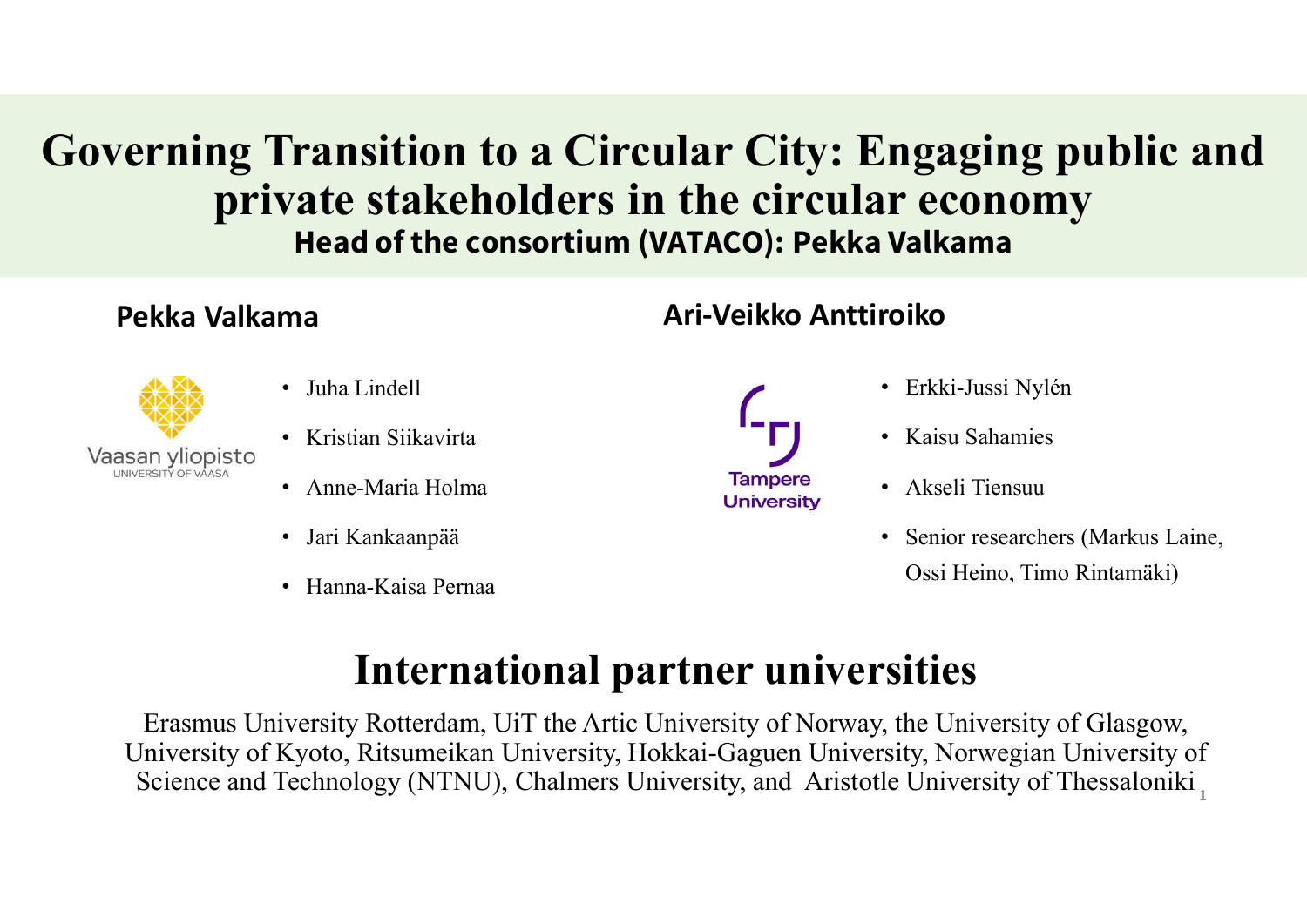# Objectives and work packages of VATACO

- We will analyse the premises and preconditions of the circular economy (CE) transition in cities by reviewing how the transition can create value through regulation, urban
- In the Romulus program, the project focuses on the thematic area of Cooperation and governance of circular economy actors **EVP2** Circular City as a
- Our research sheds light on **stakeholder** perspectives in a multi-level setting in order to outline how the key principles of CE, such as  $\sum_{\text{Analysis of CC practices > E}}$ reusing, recycling, recovering, and reducing (4R) waste, can be incorporated in the integrative and synergistic waste management Retail and urban planning.
- integration, collaboration, and platforms. and (4) platformization in the circular economy. • The project has four **thematic areas** (WP1-4): (1) regulation on waste management, (2) the integration of production and consumption in a circular city, (3) public-private collaboration, **CKages of VATACO**<br>The project has four thematic areas (WP1-4):<br>(1) regulation on waste management, (2) the<br>integration of production and consumption in a<br>circular city, (3) public-private collaboration,<br>and (4) platformiz